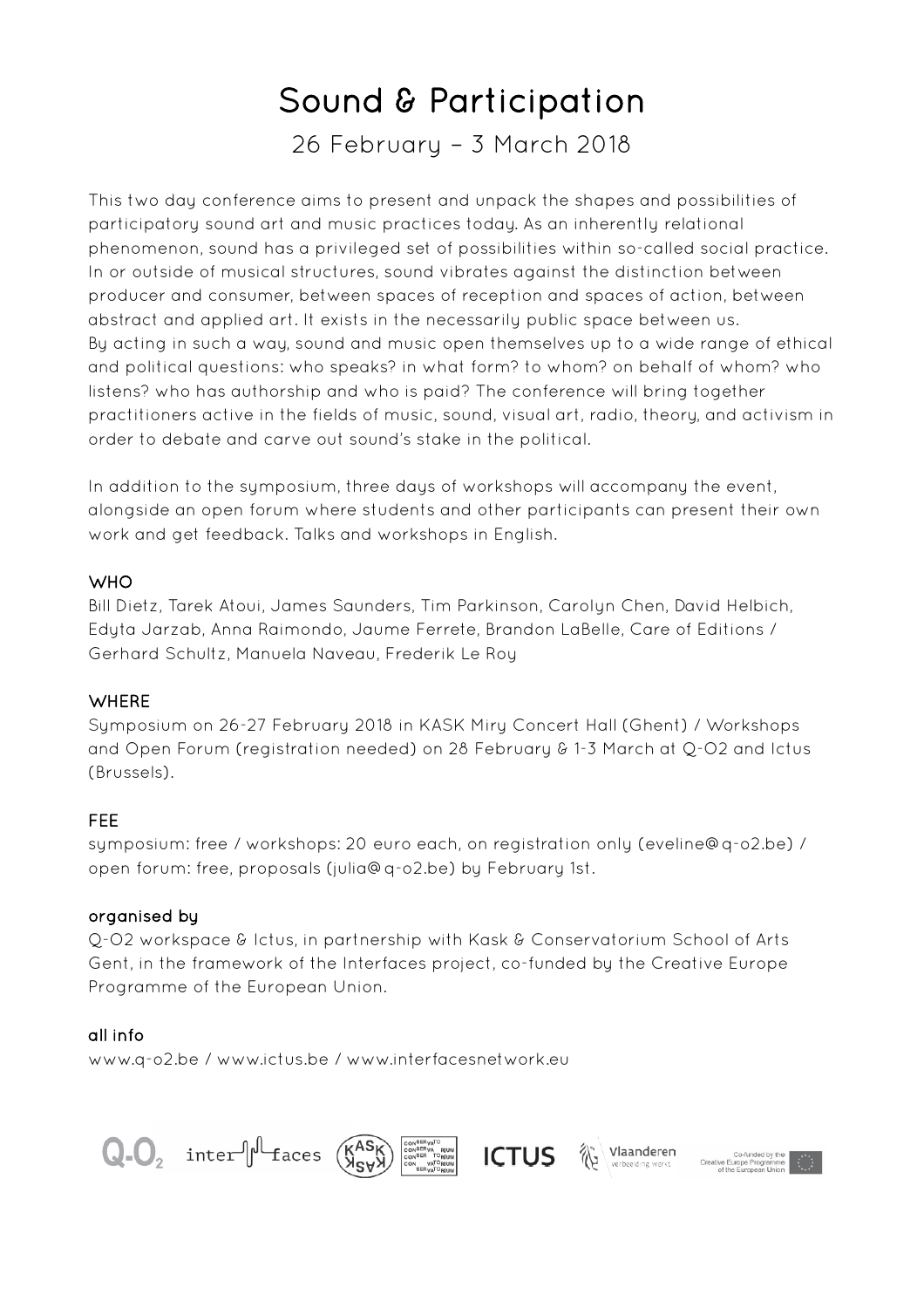# CONFERENCE SCHEDULE

venue: KASK - Miry Concert Hall, Ghent

## DAY 1 – Monday, February 26

MODERATOR' TRC

#### 10h - 13h: networks and institutions

## Care of Editions - Performative Distribution

This talk looks at a history of performative distribution in music composition and performance as a way to establish a lineage for the experimental record label Care Of Editions. By looking, for example at instruction poems written on envelopes (which serve as scores for unsuspecting postal workers) by Mallarmé and their relation to digital means of distribution, the presentation aims to investigate how the distribution of music, not only its production, can be a field for participatory involvement. Such strategies aim to conflate the role of performer, audience, and interpreter by injecting the mechanics of playback or content delivery with a poetic meandering.

## Manuela Naveau - CROWD and ART. Art and participation on the internet

What art can result from the involvement of authors to a networked reality, and what does this have to do with knowledge or non-knowledge? Working at the nexus of art theory, cultural studies, media studies and the history of technology, Manuela Naveau scrutinises the nature of participative art on the internet. In so doing, she provides an introduction to the world of computer-aided participation models and elaborates on terms like the masses and the crowd, the audience, etc. Nave focusses particularly on the various forms of unknowing and involuntary participation, urging a much-needed discussion about how to develop effective design options in a time of rapidly progressing digitisation and transformation processes.

## Frederik Le Roy - The Museum Echoes. Contemporary Choreography and the Exhibition of Spectatorship

The background of this presentation is the current institutional desire in the contemporary visual arts world to document, present, and collect works of live art (e.g. performance and sound art, theatre and dance) in the museum. This transposition of works of performance from the black box of theatre to the white cube of the exhibition space questions the historically established temporal and spatial preconditions of the museum experience (e.g. its focus on material objects instead of transitory events). However, it also produces an interaction between the performing arts and the visual arts different codes, rituals, and modes of spectatorship. Starting from the choreographic exhibition Work/Travail/Arbeid (Rosas) and other examples, we will explore what forms of spectatorship these projects engender, and what this might tell us about the contemporary dramaturgies of attention and participation that emerge when live art enters the echoey architectural and institutional context of the museum space.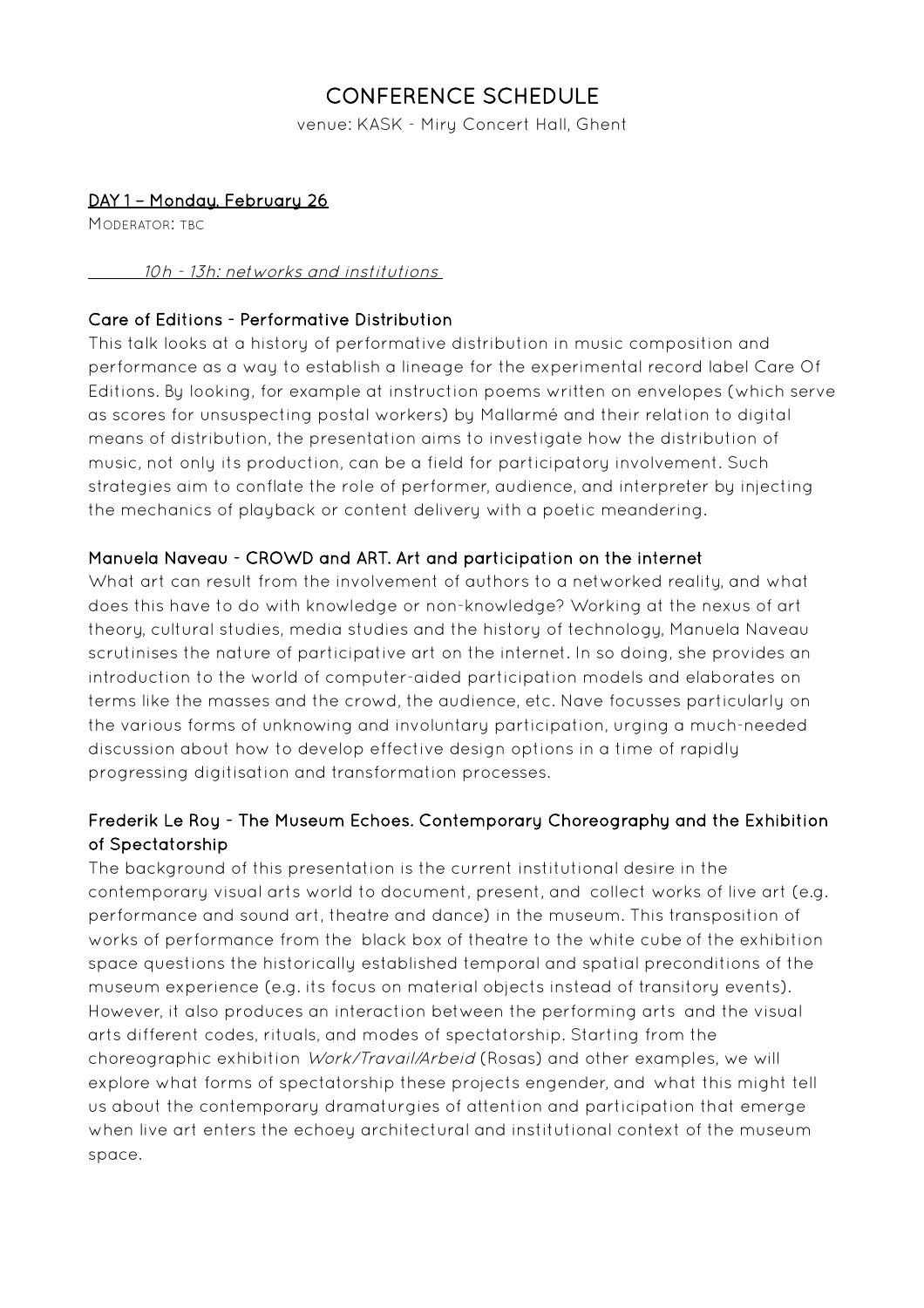#### 14h - 17h: composition and performance

## Bill Dietz - Feelings Are Alternative Facts

Throughout recent Euro-American election cucles, much has been written against the "irrationality" and "emotionality" of ascendant neo-fascist political parties and candidates. If we could only get back to rational-critical discursivity! Could music as a technique for orienting asignifying processes - as a practice of nonverbal organisation, play a role in articulating an antifascist politics of affect? Drawing on historical examples and cases from his own recent work, Dietz listens closely for the traces of an assembly imbued with "musical" intelligence.

## Tarek Atoui - Understanding Contemporary Music

Tarek Atoui will present his understanding of contemporary music and the act of composition in the heritage of Cage, Cardew and Pauline Oliveros. He will then take examples from his project WITHIN, a project which departs from Deaf Culture to find new ideas for building instruments, composing, and performing to show how he composes with research, education, performance and production as much as he does with people, instruments, sounds and situations.

## James Saunders - Group behaviours as music

In daily life, large groups of people regularly co-ordinate their actions - voting, leaving a building, selecting a restaurant, etc. As individuals we read each other's movements, facial expressions, and utterances in order to negotiate our encounters with the people we meet. These behaviours govern our relationships with others and our engagement with the world. As musicians, we form complex interpersonal relationships both with each other when playing together, and with an audience. The social behaviour of groups can be used as a means to articulate musical structures and processes. Recent work using recorded instructions, performance practice training, and cueing networks suggest approaches to group behaviours that rely on different frameworks to construct relations between performers. At the end of this lecture, James Saunders and Tim Parkinson present a small intervention.

## DAY 2 – Tuesday, February 27

MODERATOR: CHIARA NUZZI

10h - 13h: the public and the social

## Carolyn Chen - Music in Social Spaces

In social spaces outside of the concert hall, physically mobile performing bodies lend themselves to social fluidity, reconfiguring audience-performer roles, and highlighting spatially designed structures of power. I will present a few pieces for public spaces open to participants regardless of musical training, and discuss listening dynamics particular to their social circumstances. Examples include pieces for supermarket, human windchimes, rolling marbles, and a ballet for small blinking lights. In an art world context, historical precedents include Fluxus, game pieces by Christian Wolff and John Zorn, the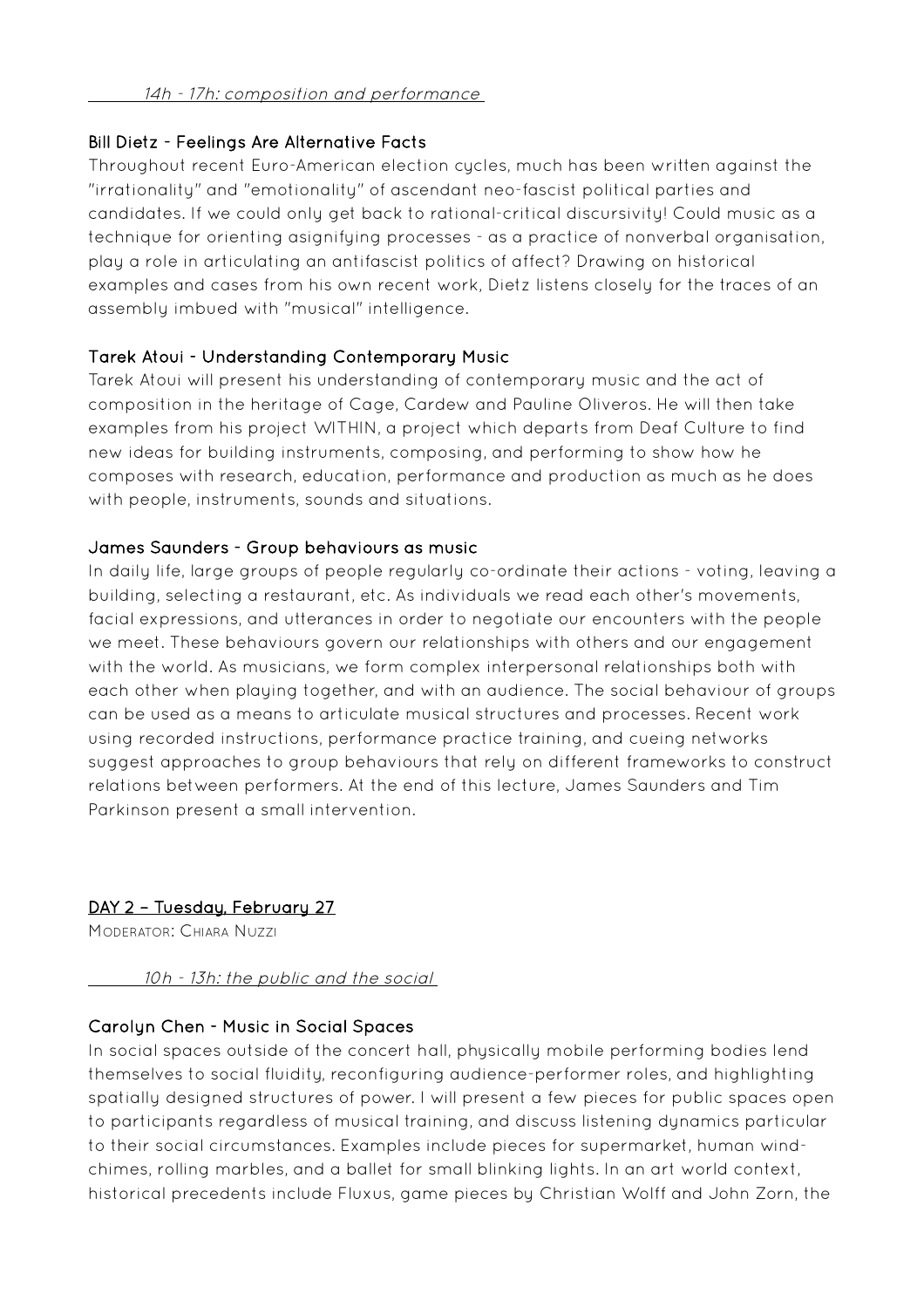Situationist dérive, Augosto Boal''s Theater of the Oppressed, and sound walks by Janet Cardiff, Christina Kubisch, Ben Carson, and Max Neuhaus. Other influences include children's games and the Taoist nature philosophy of becoming one with the environment. I address the aesthetics of music in social spaces in relation to these influences as well as concepts of competition, leaderless resistance, disruption, and cooperation.

## David Helbich - No Music - earpieces: Listening to our own hearing

Helbich's collection of earpieces tries through different means and set ups to trigger a musical experience without any music being played back. The key is a guided selfperformance of the audience, an intro-active situation, that at the same time gives back the agency of the event to the individual audience members. The set-ups vary from public audience-rehearsals and audio guides to simple DIY-notations in the form of score-books and posters. For this occasion, Helbich will present a mix of thoughts and exercises.

## Brandon LaBelle - Poor Acoustics

Extending from notions of precarity, Poor Acoustics, considers how sound and listening weaken us, making us vulnerable to the intensities of worldly contact and each other. By reflecting upon particular experiences of sound and listening, the issue of participation will be put into question, drawing attention to interruption, silence, and overspeaking as indicative of a sonic relationality. Accordingly, weakness is posed as a state by which to foster new formations of social solidarity and self-organisation, where participation requires if not demands a poor acoustics.

## 14h - 17h: activism and politics

## Edyta Jarzab – Voice of Resistance

Is the possibility of amplifying the voice a dispensation reserved explicitly for ruling powers? And how can singing and shouting be an expression of consensus and audible resistance against an amplified voice of authority? Based on her research into the sonic-space of protest in Poland over the past two years – a field in which she is highly active – Jarzab looks at the various vocal strategies used in the grassroots political actions in which she has been involved – a practice of gathering voices and exercising loud unison.

#### Anna Raimondo - Gender perspectives and urban geography

Nourished by her recent theoretical and artistic research, Raimondo attempts to remap and reflect on cities through a perspective of gender. The presentation focusses particularly on the city of Brussels, by showing the results of a collective, workshopbased, urban drive by women. In this workshop, the question evolved: what is a women friendly place within urban space? Challenging the assumed neutrality of 'the public sphere', Raimondo's presentation uses recordings and observations from this workshop as a way to talk about how it feels to be a woman in an urban context, and what possibilities may be present to provoke and activate public space.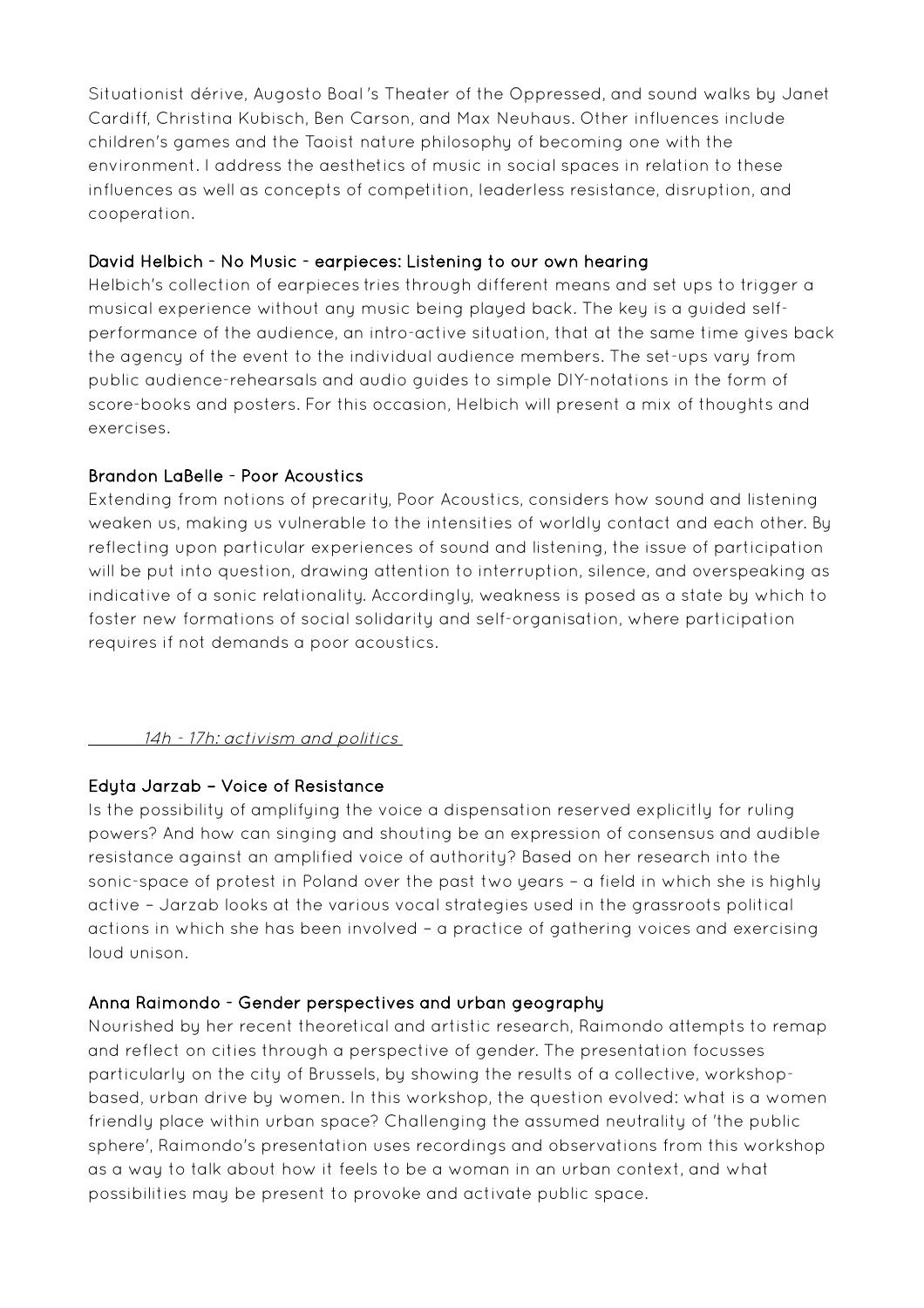## Jaume Ferrete - Your Father Is Speaking with My Father's Voice

Synthetic voices work as a representation of our own voices and, consequently, as a performing index of those techniques and discourses that our voices are practice and product of. Yet synthetic voices are not solely representations of our voices; they equally are our voices. As they increasingly partake in similar genealogies of repetition, both the voices we understand as our own and those of the devices we built seem to be reproducing or quoting one another. It is not entirely clear who is speaking.

Your Father Is Speaking with My Father's Voice takes on a possible political history of synthetic voices, starting with an encounter between the daughter of Stephen Hawking, and the daughter of Dennis Klatt, the engineer who, using recordings of his own voice, developed the voice that Hawking himself uses.

evening

Performance: Tim Parkinson - Time with people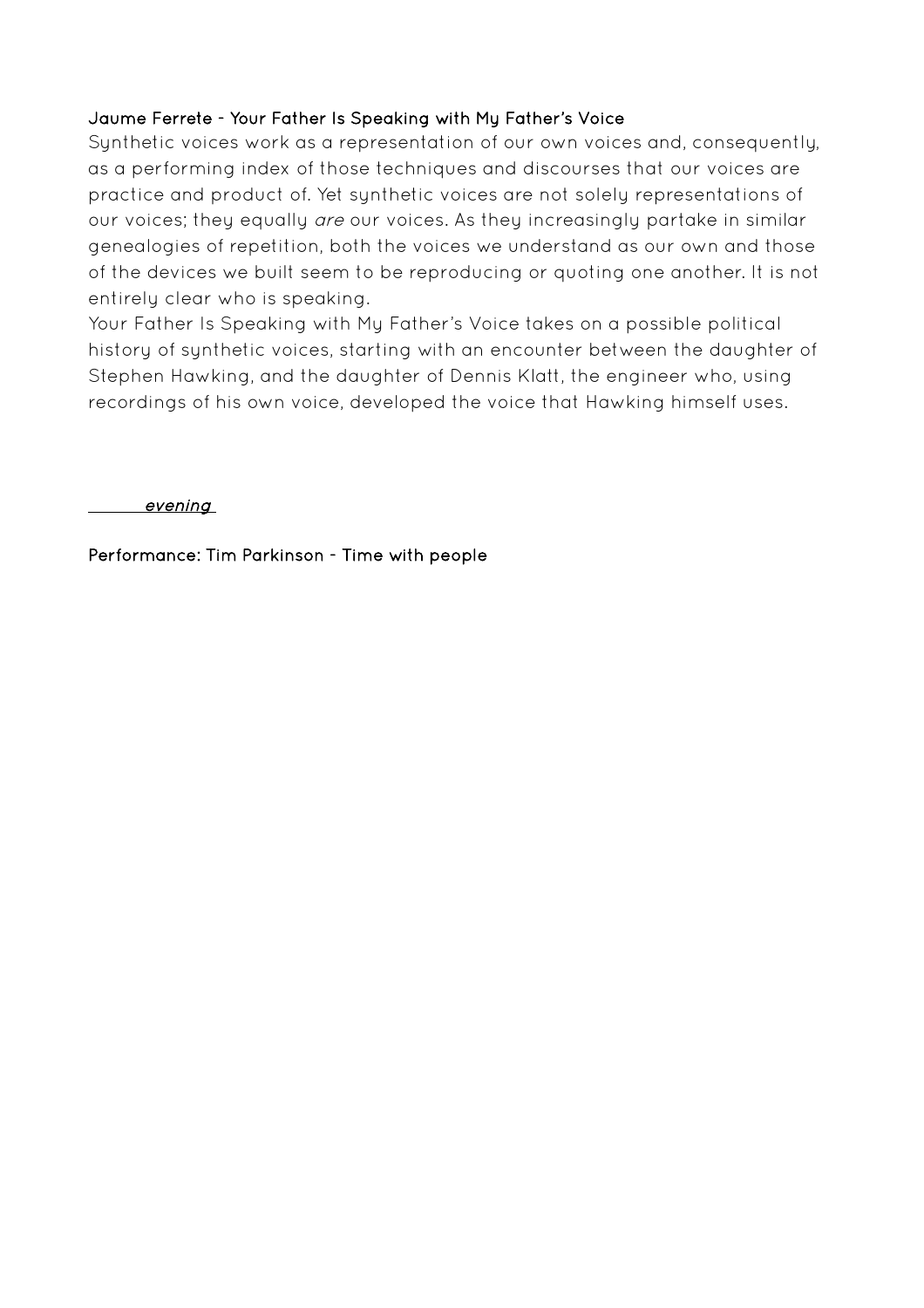# WORKSHOP SCHEDULE

#### Monday 19 - Friday 23 February

### Tim Parkinson - Time with people

#### (venue tbc, with five-day commitment)

Using absurdity, humour, and non-narrativity to redefine notions of music and memory, Time With People (2013) is an hour-long music and theatre work by British composer Tim Parkinson (1973). As Parkinson writes, the opera in seven scenes for ten people and assorted objects "redefines fundamentals of opera from its 16th century origins... reconceived from elements of 21st century post-historical culture." Time With People is not an opera in the traditional sense. There are no characters, costumes, or even orchestral instruments. The piece hearkens back to the traditional sense of an opera as a collection of works, yet upends tradition by largely removing music and the orchestra, leaving behind only fragments, both musical and literal: recorded excerpts of Handel and Rossini begin and end the work, while a trash-strewn set serves as an orchestra of found objects as the performers wade through it.

#### Sunday 25 February 10h - 17h

#### Anna Raimondo - New Boundaries of the Wellness of the Vaginal Ecosystem

(venue Q-O2, Brussels – 8 participants)

The workshop consists of collective walks and deep listening in the city of Brussels. Each walk begins from a place that is significant to one participant and developed into a joint dérive by collectively following the hearing of whoever had proposed the walk as beginning point. During these walks, each participant is invited to take personal notes (recordings, visual notes, or writing) about her presence in each specific context in that moment. Special attention will be payed to the experience of listening in these places. Eventually, shared material from the workshop can be brought together into a radio show or collective audio(visual) work.

#### Wednesday 28 February 10h - 17h

#### Bill Dietz - L'école de la claque

#### (venue tbc, Brussels – 10 participants)

That the modern European concert format and its concertante listening are exemplary instances of the historical "public sphere" is a foundational assumption tacitly accompanying much "critical" music production. If, however, the public sphere is retroactively understood as a universalising projection of an exclusive cadre, where does this leave contemporary efforts to think and to counter the algorithmic seeding of publicness that characterises recent political history? Can we imagine non-nostalgic forms of convocation? Following Dietz' eponymously titled work for the 2017 Donaueschinger Musiktage and its accompanying publication, the workshop invites participants to boo and cheer their way through a history of concert publicness.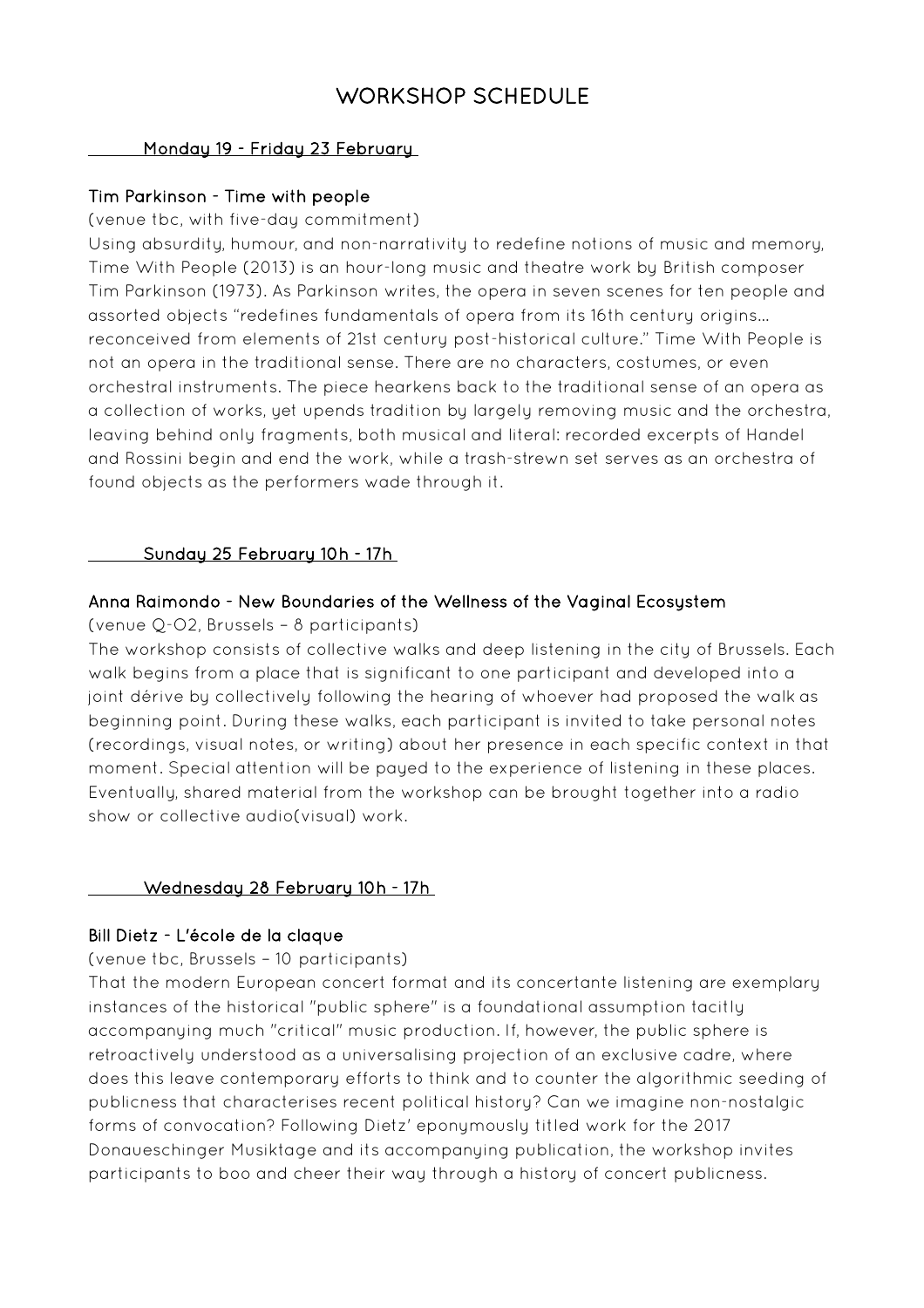## Manuela Naveau - Knowledge or Non-knowledge

(venue Q-O2, Brussels – 12 participants)

The internet not only makes it necessary for us to redefine terms such as the masses and the individual, it also focuses attention on forms of participation that occur involuntarily and unconsciously. In the workshop, we begin by looking into case studies about sonic participation, after which we will collectively work, develop, and present our thoughts and efforts to investigate the subject of participation in a way that is grounded in our networked reality - as a means of navigating a course between romanticised conceptions like emancipation and empowerment, and dystopian connotations like surveillance, control, and appropriation.

## Thursday 1 March 10h - 17h

#### Carolyn Chen - Music for bodies

(venue Ictus, Brussels – 12 participants)

Games of listening, moving, listening through moving - requiring no particular training or instruments. Warm-up exercises drawn from aikido, tai chi, contact improvisation, Augusto Boal's Theater of the Oppressed. Tuning meditation, lip-reading confessions, flocking and muting, and hacked games of three-legged races, wheelbarrows, tag, human pyramids, steering and directing the bodies of others. Cooperation, competition, and contact. Discuss how listening, movement, and sound-making interact in various contexts and varying degrees of proximity, and workshop pieces by the group.

## Edyta Jarzab - Joining the Resistance

(venue Q-O2, Brussels - 20 participants)

In this workshop, Jarzab shares a set of exercise she has developed and used in Warsaw before and during street protests, that aim to amplify the importance and power of the voice as a tool within political activism. Participants experience and explore their full voice in space, in relation to others. The workshop will look for a possible balance between sounding and listening by focusing on energetic processes, play, improvisation, and non-hierarchic synchronicity.

## Friday 2 March 10h - 17h

## David Helbich - "Audience, listeners, spectators, visitors, guests: how dare you show up!" - audience observations & visitors scores

(venue Ictus, Brussels – 8 participants)

Audiences are performative, not only in an intellectual sense; by following or watching a work of art - but also physically. Their bodies have an influence on the experience of a piece as well as on the work itself. How can this performative quality of the audience become a part of a work's dramaturgy? How can artists play with this? In this workmeeting, together with David Helbich, the participants examine and search for concepts of intervention into the space of the audience with the aim to try out several option in the second half of the day.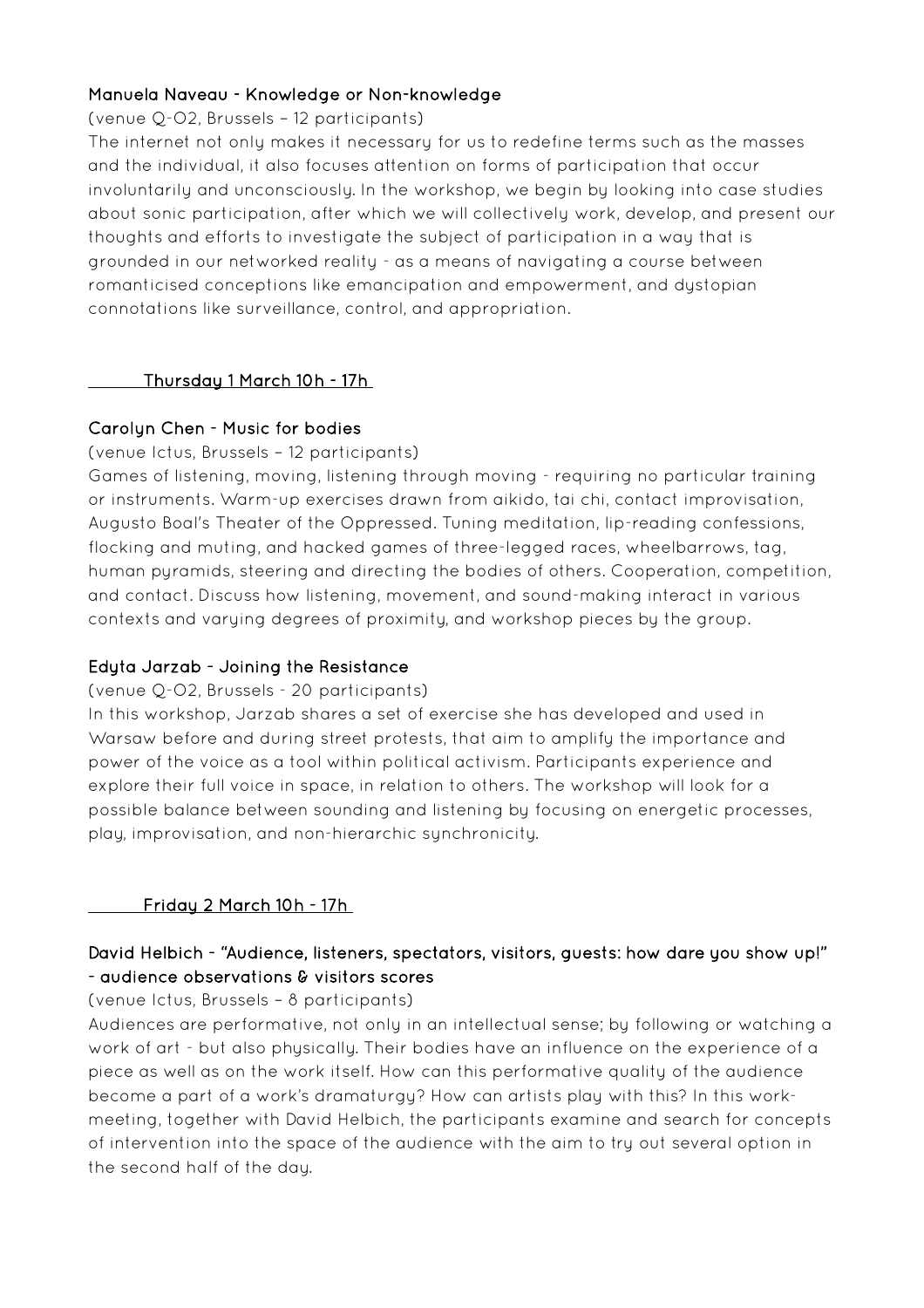## Saturday 3 March 10h - 17h

(venue Q-O2, Brussels)

An OPEN FORUM on the last day offers all players active in the field of sound and/or participation the opportunity to present their projects. Different types of presentations are welcome as long as their contents clearly fit the topic of Sound & Participation and does not exceed a time slot of 20 minutes.

If your are interested to actively partake in this networking and exchange event, send your concise proposals to julia@q-o2.be by February 1st.

ABOUT WORKSHOP REGISTRATION...

Registration for the workshops is required! Send an e-mail with the workshop(s) of your choice to eveline@q-o2.be to book your place.

The reply you will receive contains all the details for bank transfer to confirm your participation.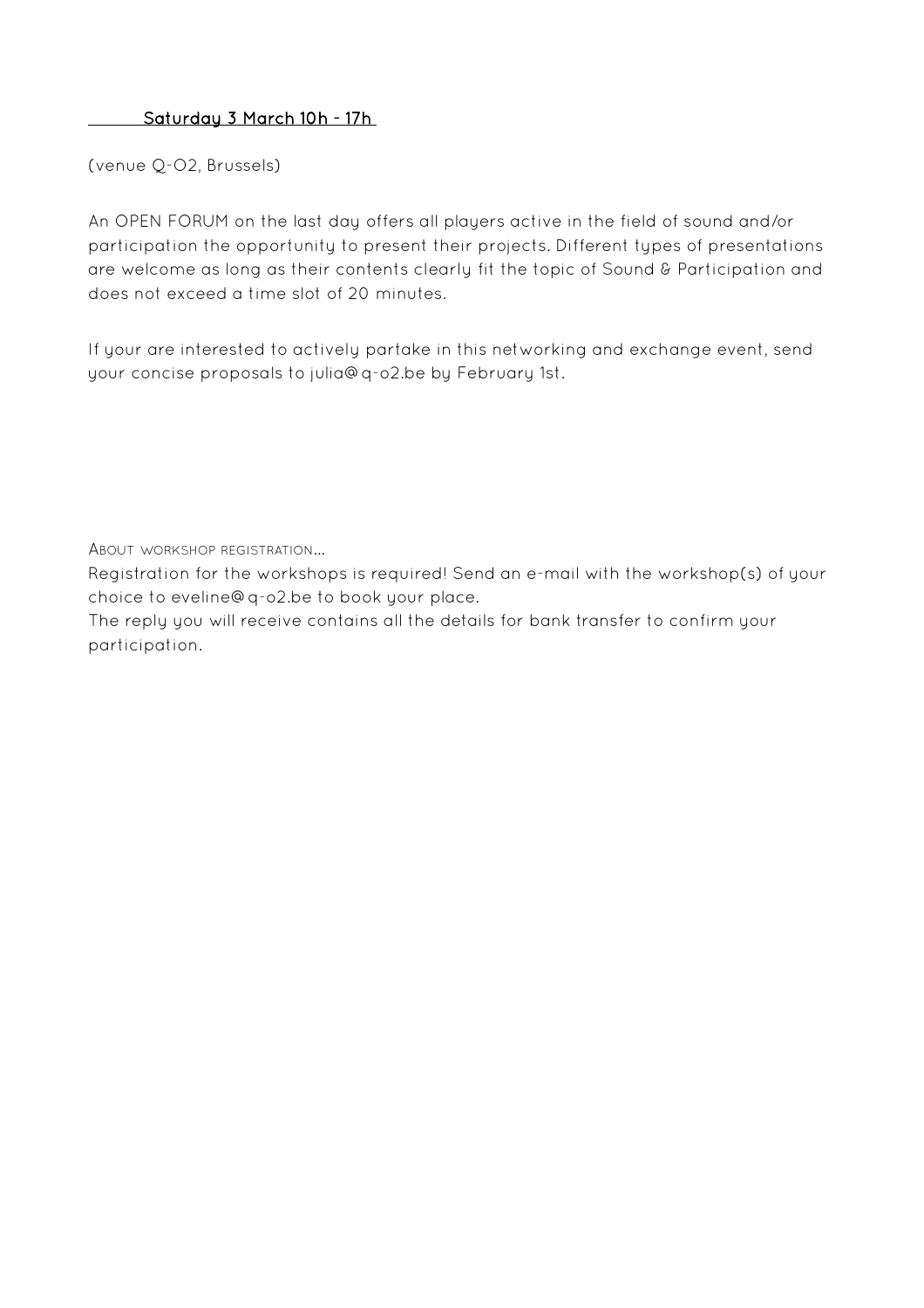## **Speakers**

Anna Raimondo completed the MA Sound Arts at the LCC (UAL, London, UK) and is currently working toward a PhD on Sonic arts at ULB and ARBA in Brussels. She has participated in many international exhibitions and festivals including "Nuove frontiere del benessere dell'ecosistema vaginale" at Ex Elettrofonica (IT); "Nous sermons sérieuses de la manière la plus joyeuse" at the Cube-Independent Art Room (MA); "Come un mare fuor d'acqua" at BJCEM- Mediterranea 17 (AL); "Mi porti al mare?" at MAAC (BE); "Verso Sud" (MA); the radio art event "Every time a ear di soun" in the frame of the documenta 14 radio program, at SAVVY (DE); "Everyone has a sense of rhythm" at DRAF (UK); the 5th Marrakech biennial (MA); "Espace (Im)Media" in Sporobole Art Center (CA); and "Dirty Ear" at Errant Bodies (DE), among others. Her radiophonic works have been broadcast internationally (Kunst Radio, AT; Deutschlandradio Kultur, DE; Arte Radio, FR; Rai, IT., etc.). She is co-artistic director of the sound art platform Saout Radio. In 2016, Raimundo was the recipient of the Palma Ars Acustica prize for "Me, my English and all the languages of my life".

Bill Dietz, born in 1983 in Arizona, has lived and worked in Berlin since 2003. From sounding the facade of Le Corbusier's Unités d'habitation in Marseille to orchestrating echoes across city blocks in Manhattan, his work examines the genealogy of the concert and the performance of listening. Since 2007 he is the artistic director of the Berlin-based Ensemble Zwischentöne, and since 2012, the co-chair of Music/Sound in Bard College's MFA program. In 2013 he co-founded Ear │Wave │ Event with Woody Sullender. He has worked extensively with Peter Ablinger, Catherine Christer Hennix, Chris Newman, Christian von Borries, and through 2009 with Maryanne Amacher. In 2015, Editions Solitude released a monograph on his "Tutorial Diverions." In 2017, oncurating.org & the Donaueschinger Musiktage released, L'école de la claque, a collection of scores and essays on those scores by Chris Mann, MYSTI, and Rachel O'Reilly.

Brandon LaBelle is an artist, writer, and theorist working with questions of social life and cultural agency, using sound, performance, text and sited constructions. He develops and presents artistic projects and performances within a range of international contexts, often working in public. This leads to interventions and performative installations, archival work, and microactions aimed at the sphere of the (un)common and the unlikely. He is also an active lecturer working with institutions around the world addressing questions of auditory culture, sonic and spatial practices, the voice and the politics of listening. Since 2011 is Professor at the Bergen Academy of Art and Design, Norway. Current research projects focus on citizen practices, sonic agency and auditory knowledge, and the aesthetics and politics of invisibility.

Care Of Editions is a record label that develops new distribution models to provoke performative interactions with the market. For example, a purchase of music opens up a sequence of possibilities for other listeners: in some cases by redistributing the cost of purchase to listeners who are paid to download the same album, in others by creating a 'listening zone' which gives free streaming access to any listeners in the same geographical area. Audience participation generates both a signal for broadcasting the music and a means of considering the mechanics of distribution through the interplay of physical and digital materials.

Carolyn Chen has made music for supermarket, demolition district, and the dark. Recent projects include a marble chase and a commission for Klangforum Wien. Her work has been presented in 23 countries and described by The New York Times as "the evening's most consistently alluring … a quiet but lush meditation." Her decade-long studies of the guqin, the Chinese 7-string zither traditionally played for private meditation in nature, has informed her thinking on listening in social spaces. Recordings are available on Perishable, the wulf., Quakebasket, and Play It Forward. She earned a PhD in music from UC San Diego, and an MA in Modern Thought and Literature and BA in music from Stanford University, with an honours thesis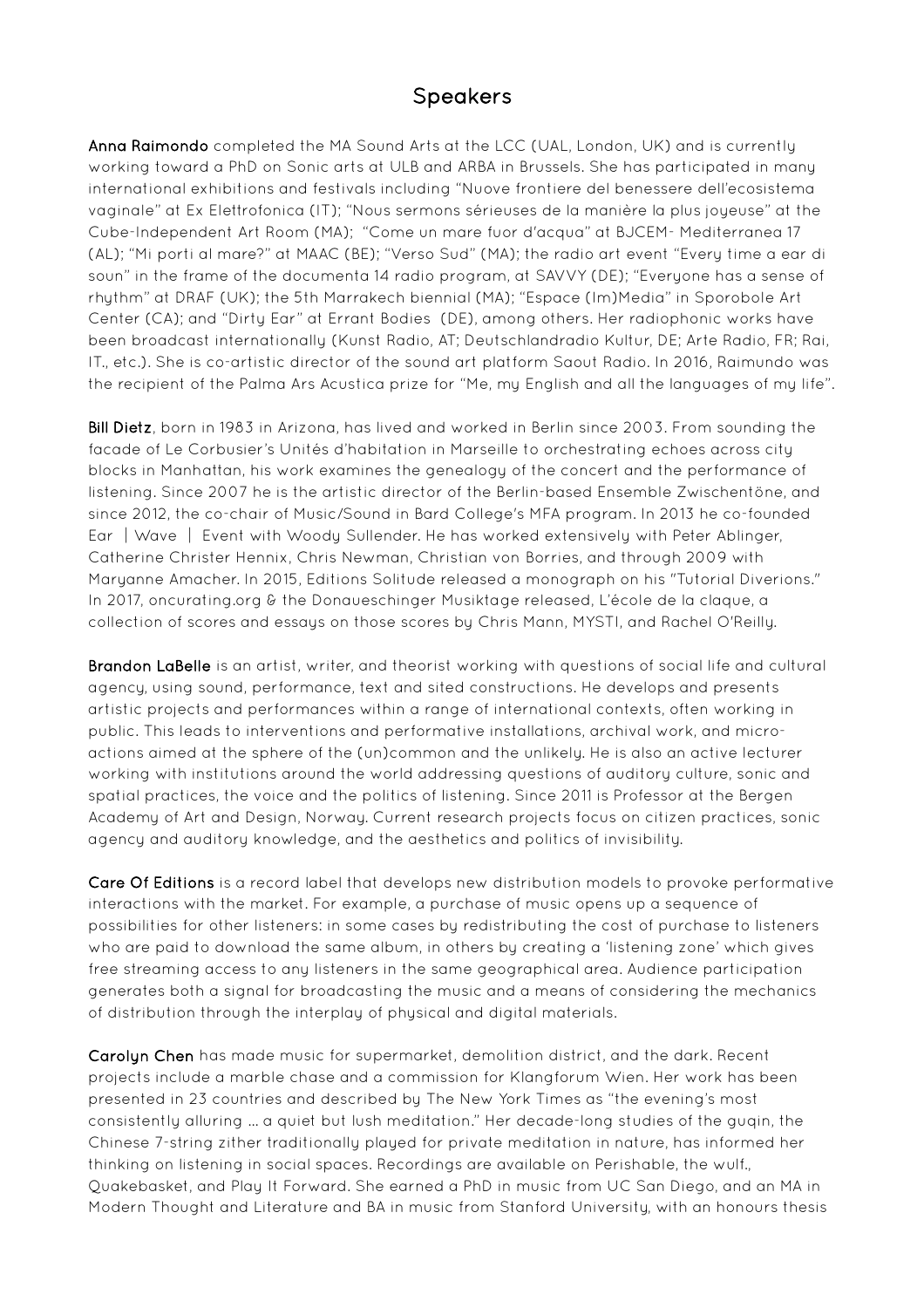on free improvisation and radical politics. www.carolyn-chen.com

David Helbich (1973; Berlin/Bremen) has been living and working in Brussels since 2002. He studied composition and philosophy in Amsterdam and Freiburg. His works take place on stages, on paper, online and in the public space. They have been recently presented a.o. at Martin-Gropius-Bau (Berlin), Palais de Tokyo (Paris) and UnionDocs (New York). Apart from teaching, as for example at the International Summer Courses for New Music Darmstadt, he is the author of the bestselling photo books Belgian Solutions - volume 1 and volume 2 (Luster, Antwerp). A recurrent interest is the understanding of an audience as active individuals and the search for an opening up of experiences in socially and artistically restricted spaces. Many of his concepts around physical and social experiences are presented in score books as well as in live performances.

Edyta Jarząb is interested in voice as a bridge between the public and private sphere; listening, singing, and improvisation as a practice of social resistance. She studies the sonosphere of protests and demonstrations as well as organises sound walks, workshops, and warm-ups before street demonstrations. Jarząb co-creates the sound collective Critical Band Ensemble and the improvisation group SYRENY. She has participated in the exhibition "Post-peace" at the Württembergischer Kunstverein in Stuttgart, the Warsaw Autumn Festival with the performative group ETC, at the Sanatorium Sound Festival; she was the curator of the program "Sirens' Song" at the Museum of Modern Art in Warsaw. Co-author of "Warsound/Warszawa" published by U– jazdowski. She also cooperates with Strefa WolnoSłowa in Warsaw and the magazines "Glissando" and "Wakat."

Frederik Le Roy is a lecturer at the department of Drama of the Royal Academy of Fine Arts (KASK) in Ghent and guest professor at the department of Art History, Musicology and Theatre Studies at Ghent University at Ghent University. He holds degrees in Philosophy (Catholic University of Leuven, 2003) and Performance Studies and Film (Ghent University, 2005) and was visiting research student at the Department of Theatre, Dance, and Performance Studies at UC Berkeley in 2006. His current research investigates the critical engagement with historicist notions of history and chronologically ordered time in theatre and (cultural) performance.

James Saunders is a composer who makes open form compositions that explore group behaviours and decision making. His music has been played at Borealis, Darmstadt, Donaueschingen, hcmf//, Music We'd Like to Hear, Ostrava, Spitalfields, SPOR, Ultima, and Witten. James has worked with Apartment House, Arditti Quartet, asamisimasa, EXAUDI, London Sinfonietta, Ensemble Modern, Neue Vocalsolisten, Plus-minus ensemble, ensemble recherche, and SWR Sinfonieorchester. He studied at the University of Huddersfield and the RNCM, and is Professor of Music at Bath Spa University. James is currently working on a new commission for Arditti Quartet and Ensemble Modern to be played at Wien Modern.

Jaume Ferrete Vázquez works with the notion of politics or ideologies of voice and listening through performance, listening sessions, archives, workshops, sound works and websites.He has worked with the University Museum of Contemporary Art of the Autonomous National University of México (MUAC), the Museum of Contemporary Art of Barcelona (MACBA), the Reina Sofía Museum Radio (RRS), Secession, Teor/éTica, SOS festival or Universidad del País Vasco (UPV/EHU) among many others.Since 2008, he helps coordinate the sound pedagogy group Sons de Barcelona, initiated by the Music Technology Group of the Pompeu Fabra University.

Tarek Atoui is an artist and composer, working within the realm of sound. His work often revolves around performances that develop from extensive research into music history and tradition, and